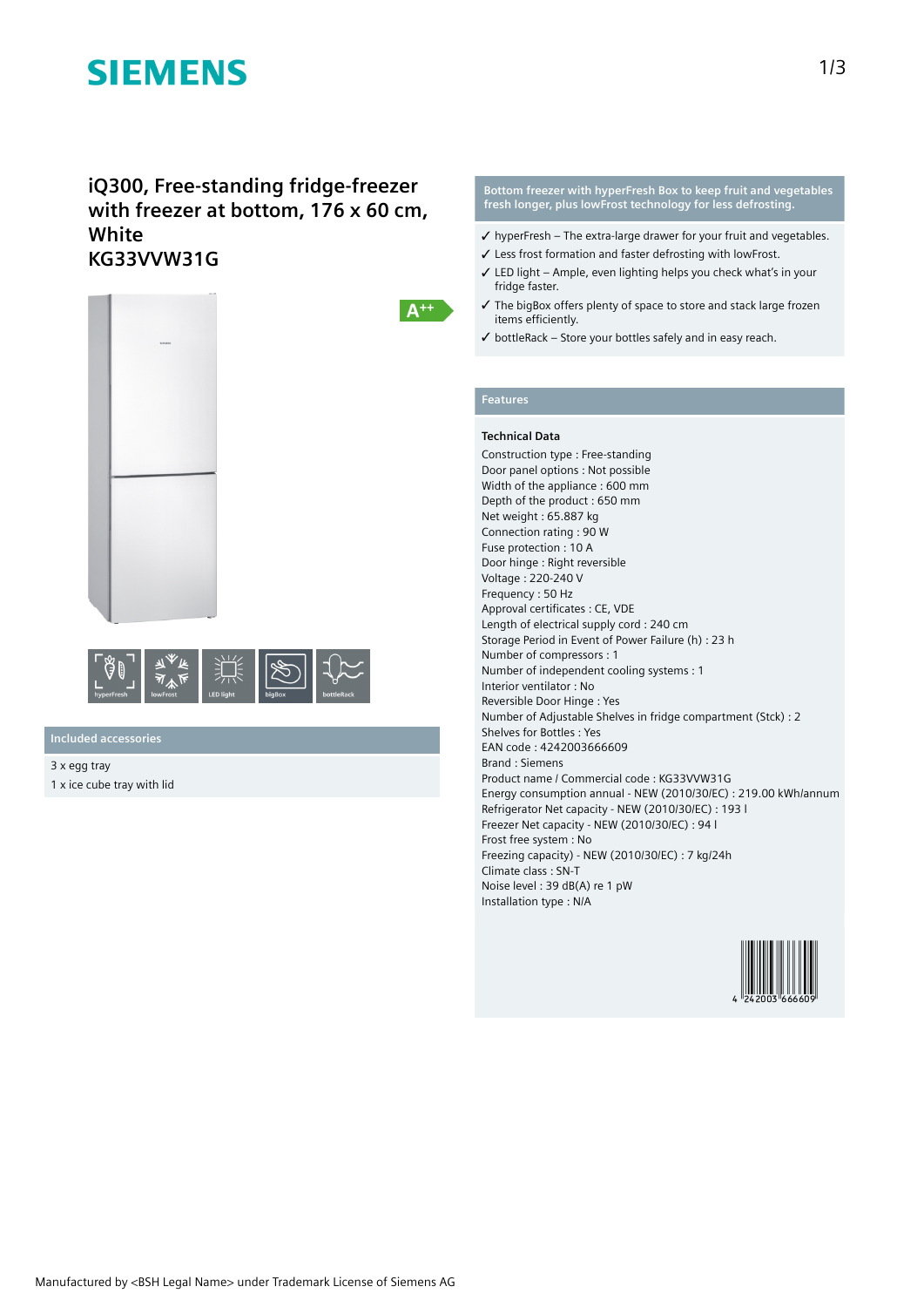# **SIEMENS**

### iQ300, Free-standing fridge-freezer with freezer at bottom, 176 x 60 cm, **W h i t e K G 3 3 VV W 3 1 G**

#### **Features**

#### Performance and Consumption

- Energy Efficiency Class: A++
- Energy Efficiency Class: A++ kWh/yr: 0.6 kWh
- Total net capacity: 287 I litres
- Net fridge capacity: 193 litres
- Net freezer capacity: 94 litres

#### Design features

- White doors and white side panels
- premium door design, softline curved door design
- Integrated vertical handle
- Right hinged door, door reversible
- Manual defrost freezer
- $\bullet$  Bright interior LED fridge light
- 

●

- ●<br>● Electronic control (LED chain)
- Removable magnetic door seals easy to clean
- 1 compressor/1 cooling circuit

#### Food freshness system

• 1 hyperFresh box with integrated humidity control

#### **Key features - Fridge section**

- Interior design with metal applications
- Bottle rack
- 1 hyperFresh box with integrated humidity control
- $\bullet$  4 removeable safety glass shelves of which 2 are height adjustable
- 1 large door shelf, 2 small door shelf
- Automatic defrost in fridge section
- Height adjustable front feet

#### Key features - Freezer section

- 3 transparent freezer drawers, 1 bigBox
- 4 star rating
- VarioZone adaptable storage for more flexibility
- superFreeze function with automatic deactivation
- Freezing capacity in 24 hours: 7 kg
- Maximum freezer storage time in power failure: 23 hours
- Defrost water outlet for easy and convenient defrosting

#### Dimension and installation

- Climate class SN-T (suitable for ambient temperatures between 10 to 43°C)
- 220 240 V
- $\bullet$  Dimensions: 176 cm H x 60 cm W x 65 cm D